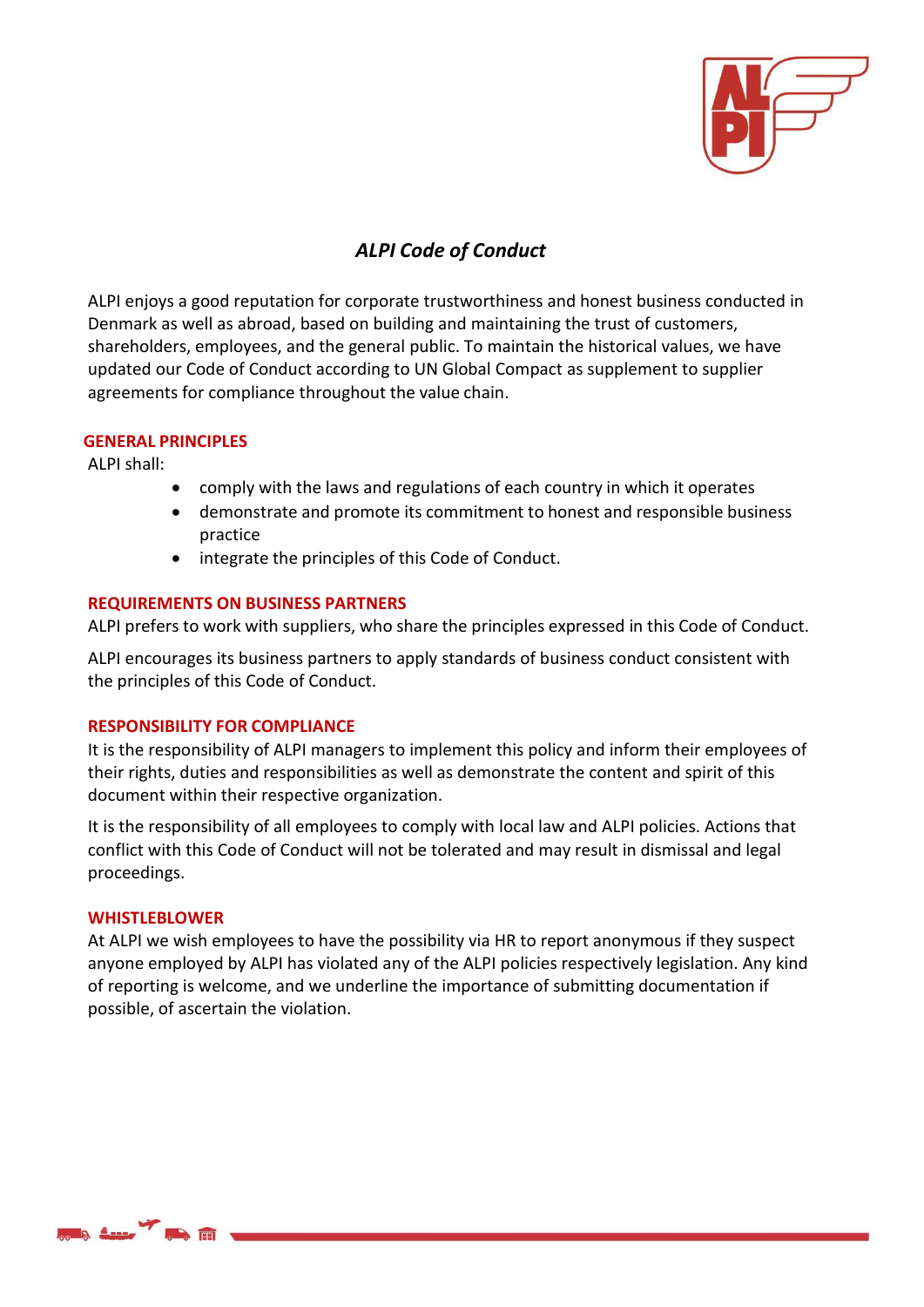# **SUBCONTRACTOR REQUIREMENTS**



# **HUMAN & LABOR RIGHTS**

### **Human rights**

We shall support and respect the protection of internationally proclaimed human rights and make sure that we are not complicit in human rights abuses.

### **Non-discrimination**

All employees shall have equal opportunities based on competencies, experience, and performance regardless of gender, race, religion, age, disability, sexual orientation, nationality, political opinion, union affiliation, or ethnic origin.

All employees shall be treated with respect. Discrimination, physical or verbal harassment, or any illegal threats are not tolerated.

### **Workplace practice**

The necessary conditions for a safe and healthy work environment shall be provided for employees.

### **Forced labor**

We shall not accept bonded or compulsory labor, nor shall we require any form of deposit or confiscate identification papers from employees.

Employees are free to leave their employment after reasonable notice as required by law and contract.

# **Child labor**

Child labor is not tolerated.

#### **Freedom of association**

We respect the right of all employees to join an association to represent their interests as employees, and to bargain collectively or individually.

We shall respect the recognized unions. An employee's right to refrain from joining a union is equally respected.

We shall notify employees' representatives and relevant government authorities, of major changes in our operations.

#### **Working hours and compensation**

We shall comply with applicable laws, agreements and industry standards on working hours and compensation.